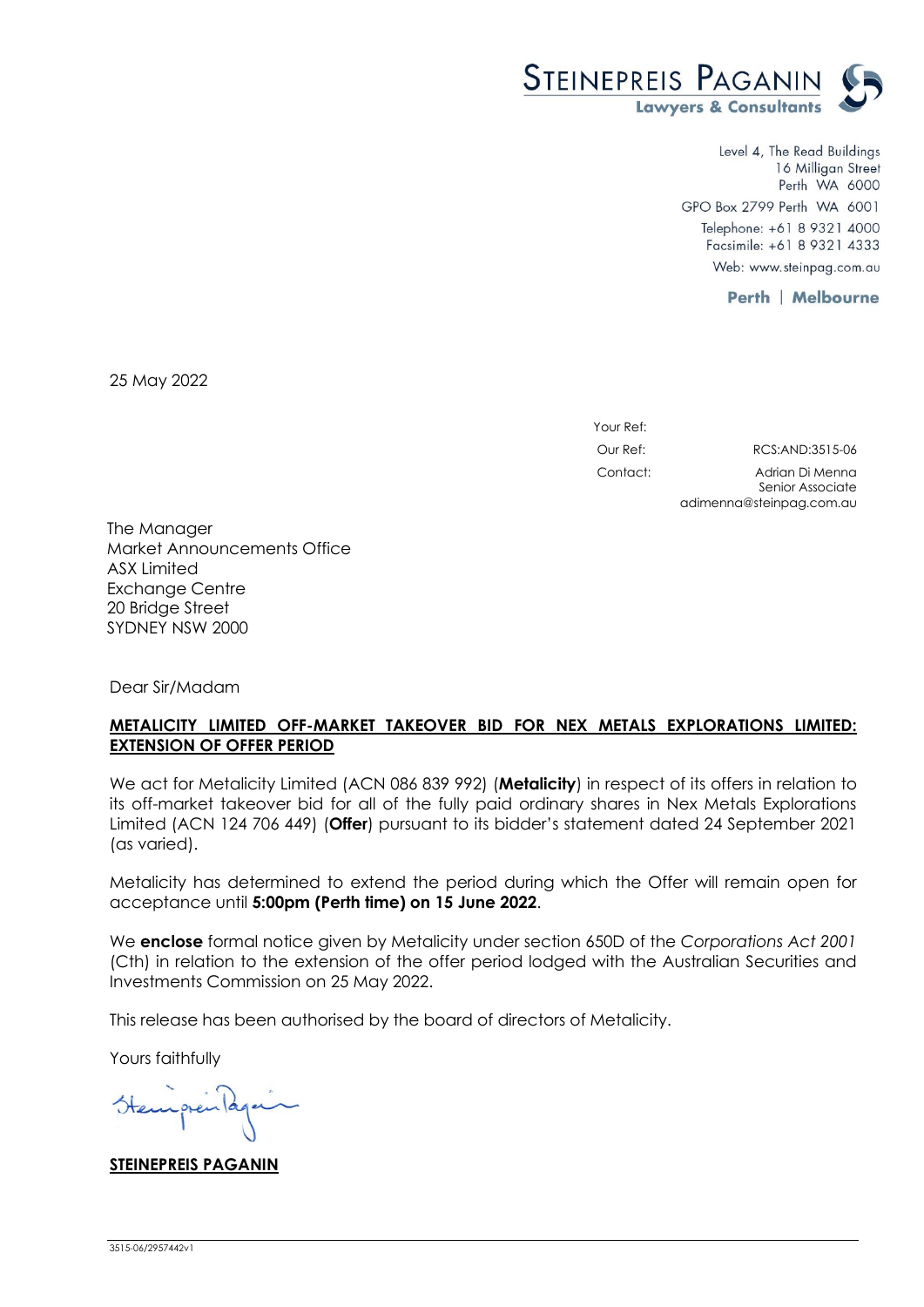# **Metalicity Limited**

**ACN 086 839 992** 

## **Off-market takeover bid for Nex Metals Explorations Limited**

# **Notice under section 650D of the** *Corporations Act 2001* **(Cth) Variation of offer – extension of offer period**

# **To:** Australian Securities and Investments Commission (**ASIC**);

Nex Metals Explorations Limited (ACN 124 706 449) (**NME**);

ASX Limited (**ASX**); and

Those persons shown as holders of NME shares in the register of members of NME as at 20 May 2022 who have not yet accepted the Offer in accordance with section 650D(1)(c)(ii) of the *Corporations Act 2001* (Cth) (as modified by ASIC Class Order [CO 13/521])

Metalicity Limited (ACN 086 839 992) (**Metalicity**) gives this notice under section 650D of the *Corporations Act 2001* (Cth) (**Corporations Act**) in respect of its offers dated 14 October 2021 (**Offer**) in relation to its off-market takeover bid for all of the fully paid ordinary shares in Nex Metals Explorations Limited (ACN 124 706 449) pursuant to its bidder's statement dated 24 September 2021 (as varied) (**Bidder's Statement**).

Capitalised terms in this notice have the same meaning as given in the Bidder's Statement, unless the context requires otherwise.

## **Extension of Offer Period**

Metalicity gives notice under section 650D(1) of the Corporations Act that pursuant to section 650C(1) of the Corporations Act it varies the Offer by:

- (a) extending the period during which the Offer will remain open for acceptance until **5:00pm (Perth time) on 15 June 2022**, unless withdrawn or further extended; and
- (b) replacing references to '15 November 2021' with '15 June 2022' in all places in the Bidder's Statement and the Acceptance Form where '15 November 2021' appears (or is deemed to appear) as the last day of the Offer Period.

#### **Date of lodgement and disclaimer**

A copy of this notice was lodged with ASIC on 25 May 2022. Neither ASIC, ASX nor any of their respective officers takes any responsibility for the contents of this notice.

#### **Authorisation**

This notice has been approved by a unanimous resolution passed by the Directors of Metalicity in accordance with section 650D(3A) of the Corporations Act (as inserted by ASIC Class Order [CO 13/521]).